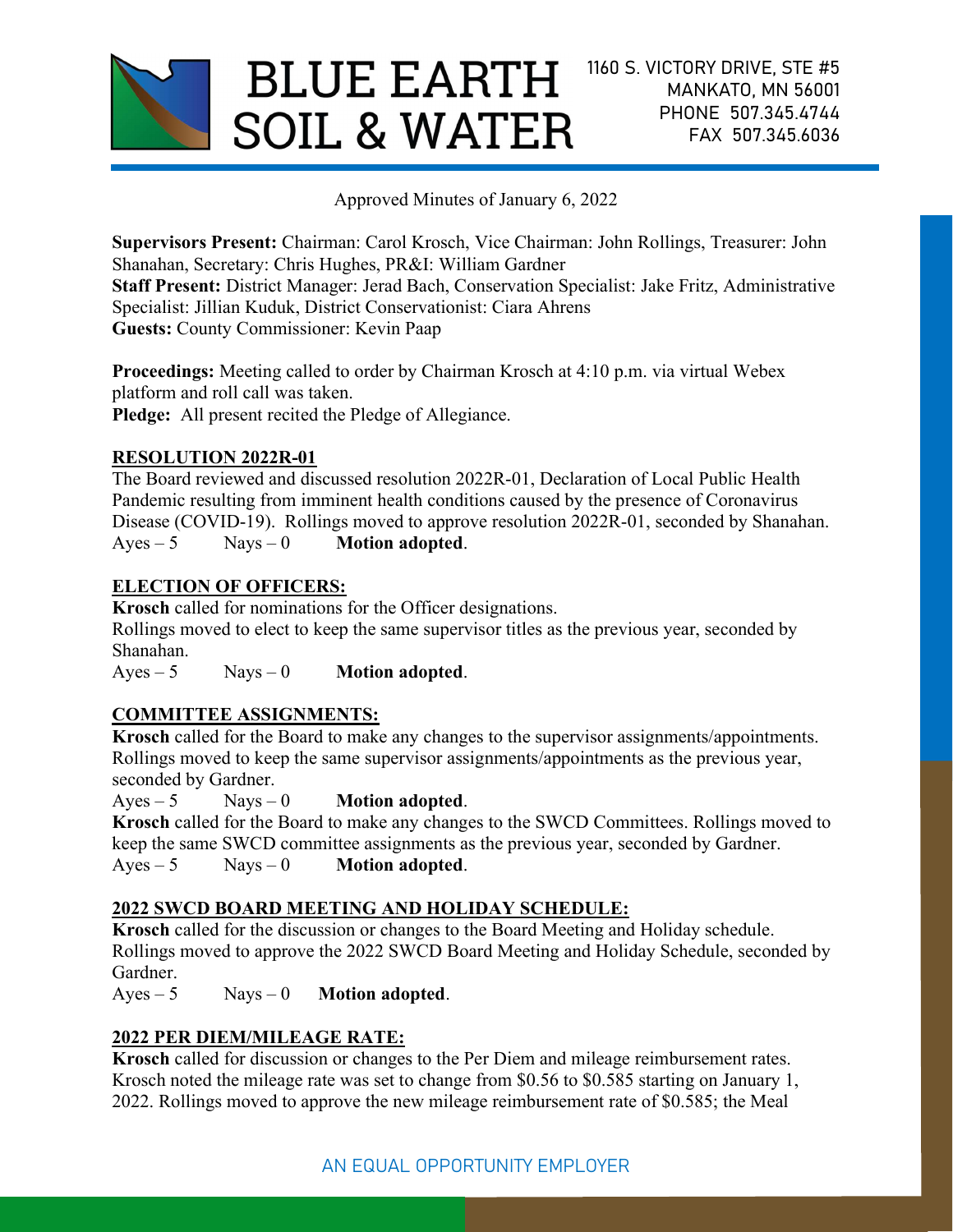Reimbursement Rates including the supper meal increase to \$31.00 (See attached); the Supervisor Per Diem Rates to remain the same (See attached); keep the SWCD official Newspaper as the Maple River Messenger; and keep the SWCD Official Bank as U.S. Bank, seconded by Shanahan.

 $Ayes - 5$  Nays – 0 **Motion adopted.** 

#### HOUSEKEEPING

Agenda: Agenda was reviewed, Rollings moved to approve the agenda, seconded by Gardner.  $Ayes - 5$  Nays – 0 **Motion adopted.** 

Minutes: Minutes were reviewed, Shanahan moved to approve the December 9, 2021 minutes, seconded by Gardner.

 $Ayes - 5$  Nays – 0 **Motion adopted.** 

Treasurer's Report: (see attached)

| <b>Disbursements</b><br><b>Total</b> | 34,127.50<br>\$699,302.33 |
|--------------------------------------|---------------------------|
| Receipts                             | 14,187.98                 |
| Balance on hand                      | \$719,241.85              |

Kuduk presented the Treasurer's Report for December and requested to pay the Supervisor per diems, which were read by each Supervisor. Shanahan moved to file the December Treasurer's Report subject to audit and pay Supervisor per diems as read, seconded by Rollings.  $Ayes - 5$  Nays – 0 **Motion adopted.** 

#### OPEN COMMUNICATIONS

County Commissioner: Paap presented the Blue Earth County report (see attached).

District Conservationist: Ahrens gave the District Conservationist report. She gave an update on the LeSueur 1W1P technical meeting she attended in December as well as the MASWCD Annual Convention. NRCS is busy with EQIP applications and noted the deadline to have everything ranked is March  $4<sup>th</sup>$  and preapprovals would begin on March  $9<sup>th</sup>$ . There is a new program signup open called CIC which is a hybrid program of EQIP and CSP. The office is still closed to the public and she'll be working remotely until further notice.

District Manager: Bach presented the District Manager Report (see attached).

### NEW BUSINESS:

### 2022 MASWCD Dues:

Kuduk presented the invoice for the 2022 dues and requested approval of payment. Rollings moved to approve the payment of the annual MASWCD dues in the amount of \$5,750.58, seconded by Gardner.

 $Ayes - 5$  Nays – 0 **Motion adopted.**